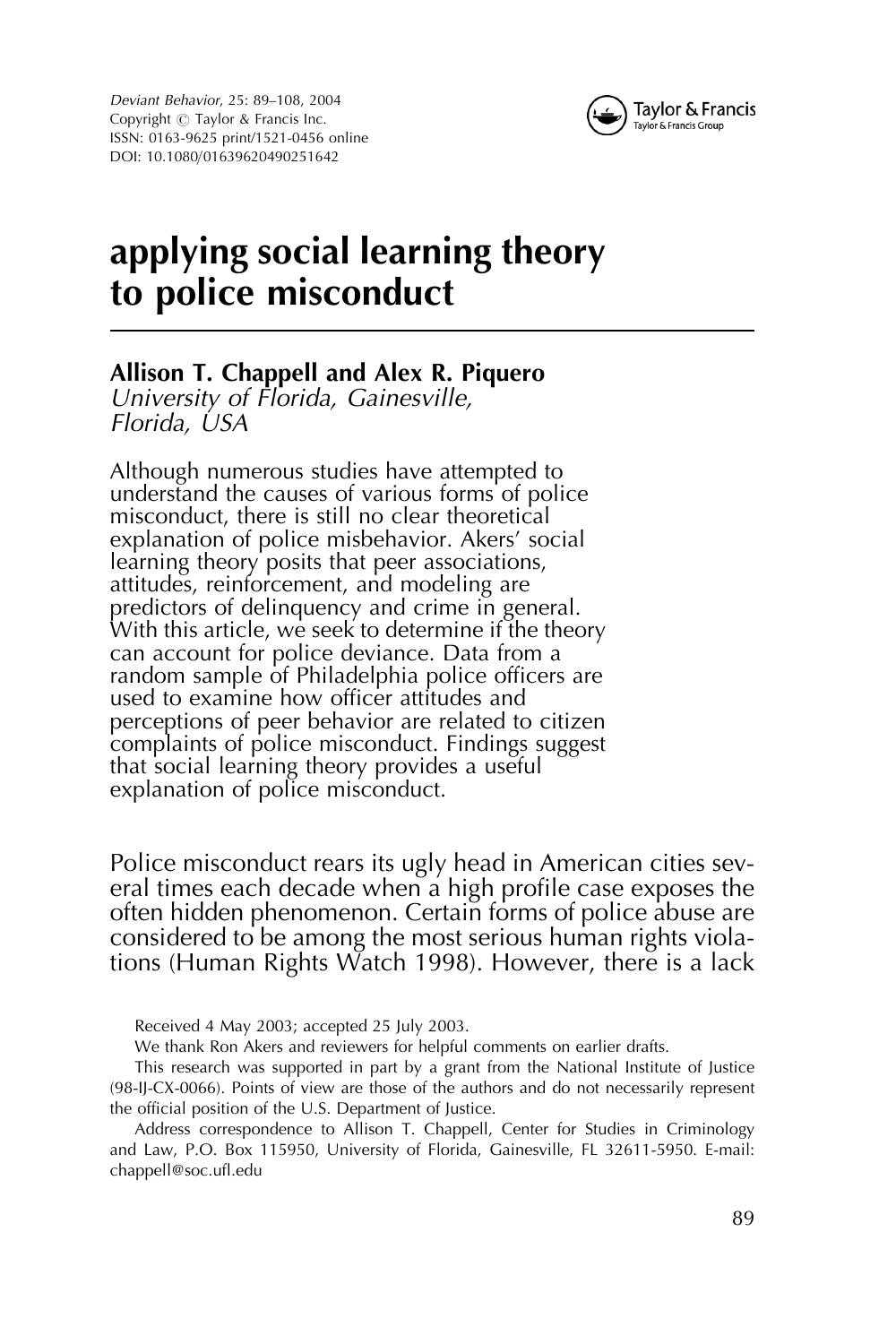of data on the extent of police misconduct, brutality, and corruption. Although there are no national level statistics on the extent of police deviance, it is likely that virtually every police department has witnessed some type of police corruption or scandal (Kappeler et al. 1998; McCafferty, Souryal, and McCafferty 1998).

Policing is a unique occupation with features that contribute to the opportunity for deviant behavior (Barker 1977; Reiss 1971). Police officers enjoy many freedoms that are not accorded to regular citizens, such as speeding, using deadly force, and seizing property. Not only does the occupation provide many opportunities for deviance, but it also provides justifications if the behavior is questioned. Moreover, deviant officers are unlikely to be detected because of loose supervision and the fact that officers often work in isolation from public observation.

Police misconduct has been defined in many ways and the term has been used to describe many different actions, including drug using and selling, brutality, protection of illegal activity, insubordination, and neglect of duty. In this study, we focus on accepting gifts and meals from the public, opportunistic theft, and the use of excessive force.

According to Alpert and Dunham (1997), acceptance of meals and gifts is the most common and most extensive form of police corruption (see Barker and Roebuck 1973). Many cities actually allow officers to accept free or discount meals. It is often accepted behavior when it is an act of gratitude toward the police, but sometimes the motive is to buy protection from the police. In other words, some businesses offer free items or services in expectation for quicker response times and extra protection from the police (Alpert and Dunham 1997:134).

Alpert and Dunham (1997; but see Barker and Roebuck 1973) describe ''opportunistic theft'' as a result of situations that provide unusual opportunities for theft. For example, the police are likely the first respondents to a burglary call. When belongings or merchandise have already been taken illegally, the opportunity presents itself to steal something and blame it on the burglary. Another example is taking money or drugs from drug dealers and failing to report it to the police department.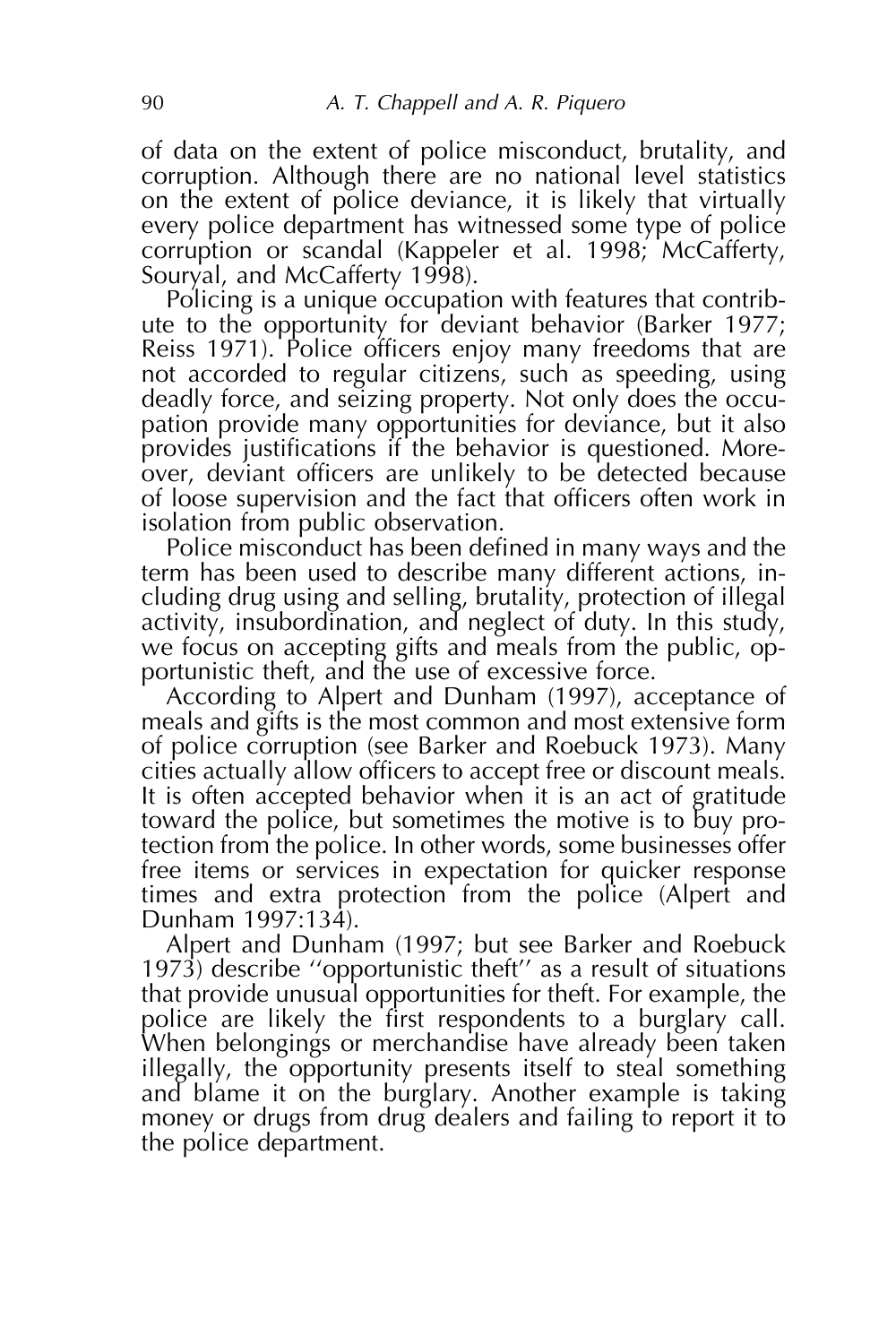The term excessive force is used to describe ''force that exceeds what is objectively reasonable and necessary in the circumstances confronting the officer to subdue a person" (Human Rights Watch, p4). Police officers are to use force only when necessary and only to the extent required for the performance of their duty. It includes, but is not limited to, unjustified shootings, severe beatings, fatal chokings, and rough treatment (Human Rights Watch 1998; Article 3 of the U.N. Code of Conduct for Law Enforcement Officers).

Although useful documentation of police deviance has occurred, researchers and practitioners continue to struggle in developing a comprehensive theoretical picture of police misconduct. Previous attempts have viewed police misconduct as a product of the authoritarian personality (Adorno 1950; Niederhoffer 1967), individual deviance (i.e., the ''bad apple approach'') (Sherman 1974), organizational or group deviance (Hickman et al. 2001; Langworthy 1986; Lundman 1980; Wilson 1968), a social ecological phenomenon (Kane 2002; Klinger 1997), the breakdown of deterrence and rise of impulsivity (Pogarsky and Piquero 2003), and the larger police subculture and occupational socialization (Bayley and Mendelsohn 1969; Herbert 1998; Neiderhoffer 1967; Stoddard 1995; Van Maanen 1978).<br>This article analyzes police misconduct from a unique

theoretical base. We believe that the social psychological behaviorist approach of Akers' social learning theory provides a unique theoretical lens through which to view police misconduct. Herein, we examine how officer attitudes and perceptions of peer attitudes and ideas about the likelihood of punishment influence officially documented citizen complaints.

#### PRIOR RESEARCH ON CITIZEN COMPLAINTS

Little is known about the extent of police misconduct. This is largely due to a lack of accurate reporting of police misconduct incidents, and to the fact that misconduct, in general, is a relatively rare event. One of the ways it has been measured is with citizen complaints (Lawton et al. 2001; Lersch 1998a, 1998b, 2002; Lersch and Mieczkowski 2000; Terrill and McCluskey 2002). This approach is not without limitations. There are under- and over-reporting problems; only one third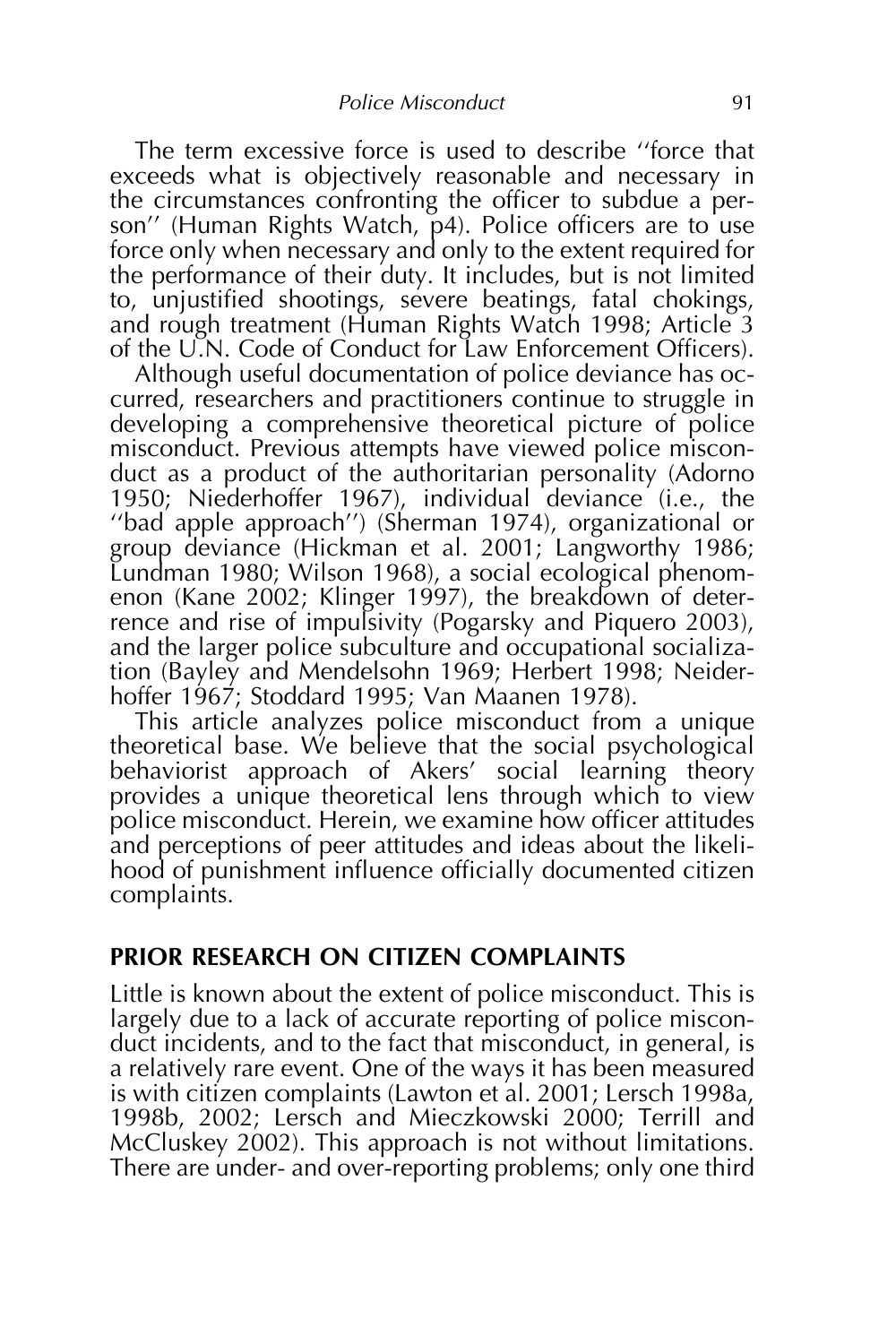of people who believe they have been mistreated by the police actually file a complaint (Walker and Bumphus 1992).

In general, there are at least three issues associated with citizen complaints that must be recognized. First, citizen complaints have been used to measure multiple concepts, including police misconduct, police-citizen relations, and police productivity. It has been observed that police officers who are most active are more likely to receive complaints, whether they are participating in misconduct or not (Brandl et al. 2001; Lersch 2002; Terrill and McCluskey 2002). A second problem lies in the validity of citizen complaints to measure police misconduct. Lersch and Mieczkowski (2000) examined this issue by comparing the occurrence of externally (citizen) generated complaints to internally generated complaints filed with the internal affairs office of a large police agency in the southeast. They found that officers identified by citizens as having engaged in misconduct were significantly more likely to be accused of misconduct by their peers. A third issue is that complaints are filed from the perspective of the citizen. Previous research suggests that police officers tend to define misconduct narrowly, while citizens define it more broadly (Adams 1996; Lersch 1998b; Lersch and Mieczkowski 2000). There also is concern about the method by which complaints are handled in an agency. If citizens are aware that their department takes complaints seriously, this may affect their decision to file a complaint. Thus, departments with excellent community relations may actually have higher rates of citizen complaints because people feel more comfortable reporting misconduct to the agency (Lersch and Mieczkowski 2000). Alternatively, complaint processes and procedures that are intimidating or complicated can affect the decision to file a complaint. If the victim has a criminal record, he or she may not want to draw attention to him- or herself (Lersch 1998b). Finally, if officers perceive that their department does not investigate complaints thoroughly, then they may be less likely to modify their behavior in response to complaints, thus affecting the number of future complaints filed.

Unfortunately although researchers have been successful in documenting police misconduct, extant research has been slow to provide a theoretical lens through which to view police misconduct. In the next section, we highlight one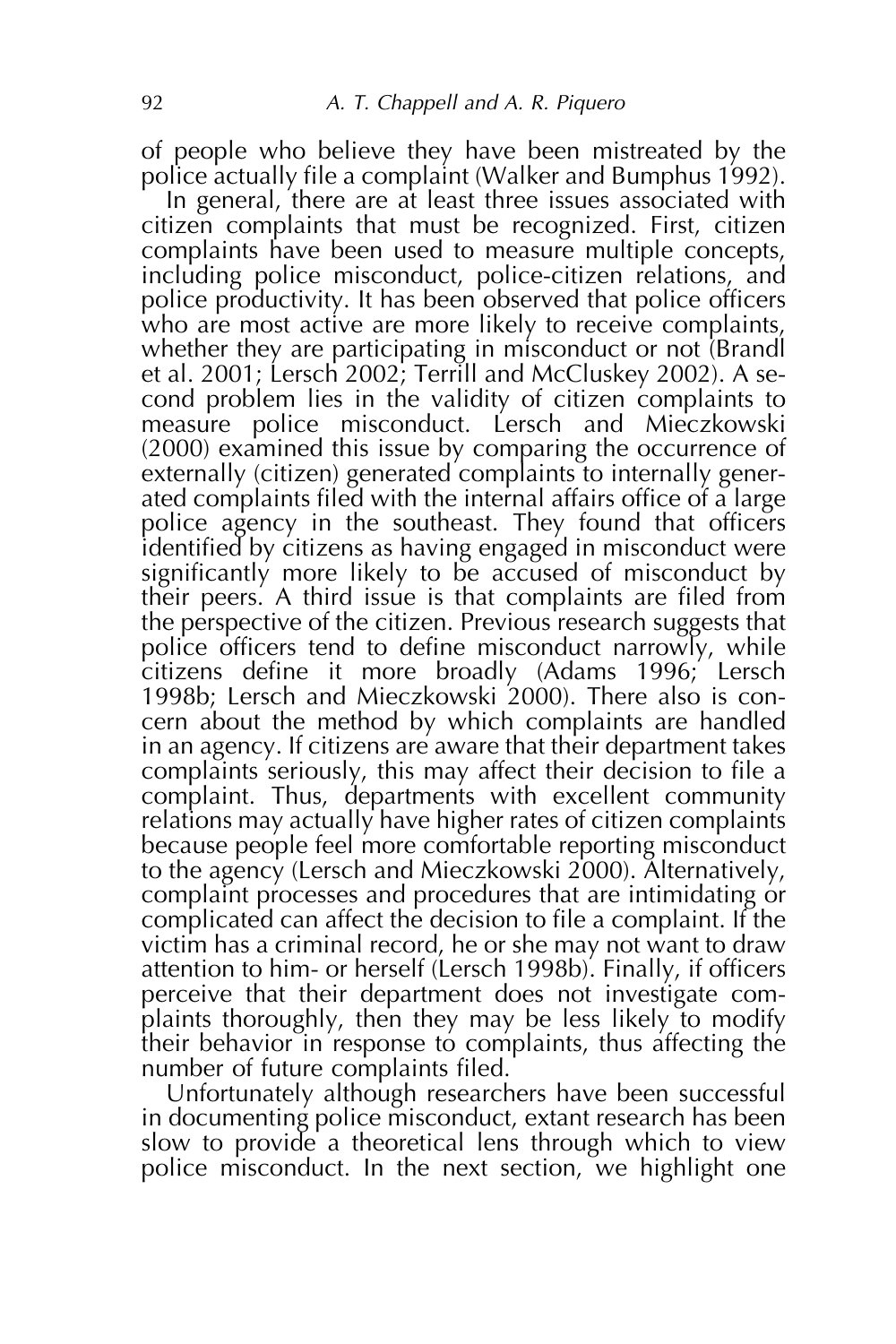criminological theory that we believe offers unique insight into the causes of police misconduct.

# SOCIAL LEARNING THEORY

Akers developed social learning theory as an extension of Sutherland's differential association theory to explain acts that violate social norms (Akers 1998, 2000). The basic assumption behind social learning theory is that the same learning process can produce both conforming and deviant or delinquent behavior. Akers posits that four variables function to instigate and strengthen attitudes toward social behavior: differential association, definitions, reinforcement, and modeling. The balance of these influences determines whether one will be prone to engage in conforming or deviant behavior. The central variable in social learning theory is differential association, or the influence of those with whom one associates frequently. Akers argues that individuals develop favorable or unfavorable definitions to deviance in interactions with their peers. These definitions are then reinforced, positively or negatively, by the rewards or punishments (either real or perceived) that follow their behavior.

Additionally, peers provide models of behavior to follow.<br>Social learning theory has received considerable scholarly attention and empirical support; however, its focus has tended to be on explaining crime and delinquency more generally, and not police misconduct in particular. Next, we provide a brief review of how social learning has been dealt with in the policing literature.

### Differential Association

As it applies to the police, the subculture is the primary peer group in which officers learn definitions. According to Alpert and Dunham (1997), one of the most profound pressures operating in police agencies is peer influence. In this vein, most researchers and police officers acknowledge the existence of a police subculture (Conser 1980). The subculture may facilitate deviant behavior by transmitting the beliefs, values, definitions, and "manners of expression" that depart from acceptable behavior. This happens because the subculture shared value system allows them the opportunity to rationalize, excuse, and justify deviance (Kappeler et al.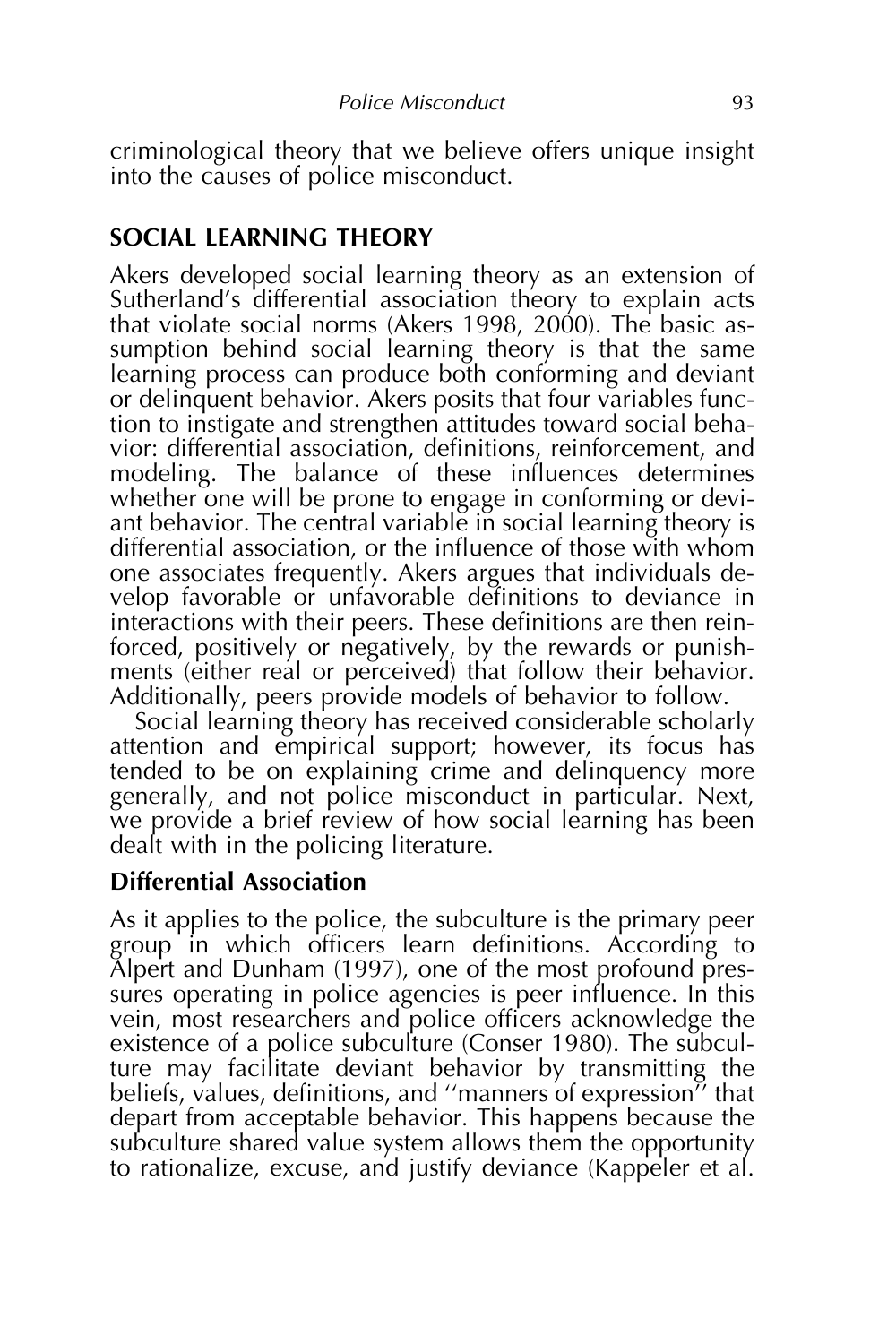1998). Alpert and Dunham (1997) maintain that since social isolation is a feature of the police subculture, officers are likely to withdraw into the subculture for support and approval. The result is that the police officer is ''subjected to intense peer influence and control,'' and this can involve the acceptance of deviance (Kappeler, Sluder, and Alpert

2001).<br>Due to the isolation that police officers often feel, they tend to spend more time with other officers, especially for social purposes. Therefore, it becomes more important for the officer to feel accepted by the peer group for the development of a satisfactory self-concept (Conser 1980). Accordingly, Skolnick  $(1966/1994)$  reported that the strength of the organizational culture in a police department was so salient that regardless of personal differences, individuals adopted

The police subculture provides an opportunity to learn. deviant activity because attitudes, values, and beliefs are transmitted from one generation to another in a learning process (Kappeler et al. 1998). Skolnick (1966/1994) asserts that the police develop ''cognitive lenses'' through which to view the world. Sherman (1978) further contends that police corruption may be explained as the transmission of cultural values via the influence of reference groups.

Savitz (1970) looked at police recruits' attitudes toward police deviance at three different time periods. He found that as recruits advanced from the police academy to the streets, exposure to the police subculture increased, and their attitudes became more permissive regarding deviance. The officers began to favor less severe punishments for various forms of misconduct, such as accepting bribes and theft (Savitz 1970).

#### **Definitions**

Many police scholars have noted the importance and development of definitions in the police context, especially regarding deviance. For example, Sherman (1978) views corruption as the result of a continuous definitional process involving various stages. Van Maanan (1978) writes that the ideology of the police subculture serves to "support and maintain codes, agreements and habits existing in the work place'' Herbert (1998, p117) discusses a normative order,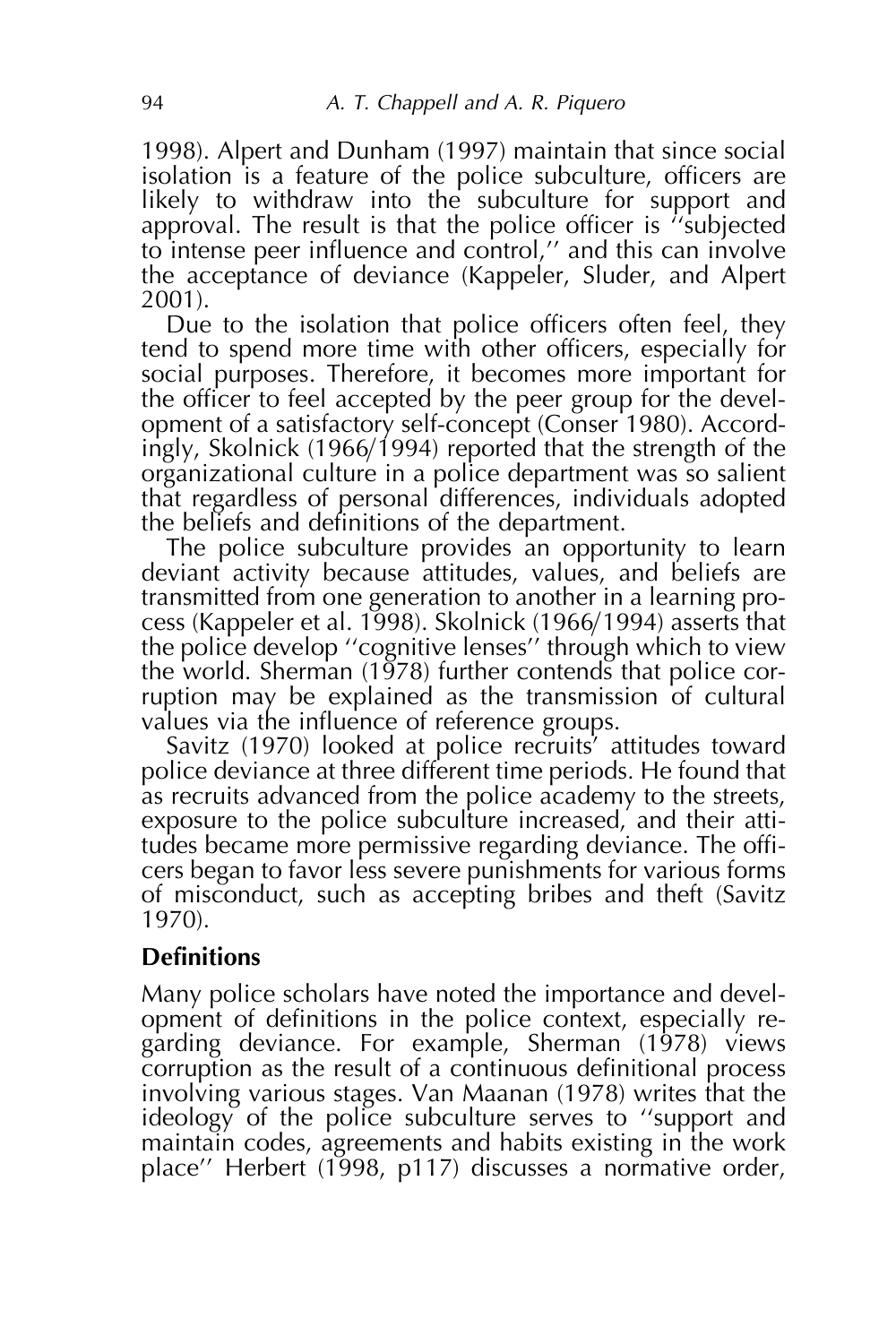which he defines as ''a set of generalized rules and common practices oriented around a common value. (p 347)'' The normative order is analogous to learned definitions, and has been recognized by several researchers (Ahern 1972).

#### Differential Reinforcement

Police scholars often comment on the importance of peer acceptance and approval regarding their own behavior and beliefs. According to Herbert (1998), officers engage in certain behaviors to maintain good standing in a desirable occupational environment. It is suggested that officers learn corrupt behavior through the reinforcements obtained from the subcultural group (Aultman 1976). According to Conser (1980), the subculture is a powerful reference group that has a great capacity for the reinforcement of corrupt behavior. He suggests that corruption arises through a process of interaction during which the individual officer learns such behavior in accordance with the responses of others. Akers (2000) notes that the selection and continuation of associations are functions of differential reinforcement. However, in the special circumstance of the police subculture, it would be more difficult to separate whether peers are deviant or not. One study found that receiving free meals, services or discounts was viewed by many police officers as a fringe benefit of the job and anticipated little risk of punishment for these behaviors. In sum, it is likely that the police subculture reinforces and encourages certain types of police misconduct (Alpert and Dunham 1997).

### CURRENT STUDY

In this study, we present what we believe is the first application of Akers' social learning theory (2000) to account for police misconduct. As it applies to the deviant subculture of the police, social learning theory suggests that officers develop peer groups within the department. These peer groups either hold conventional or non-conventional, prodeviance beliefs. Assuming the subculture is already formed, the theory would argue that as a new officer enters the peer group, he or she will be exposed to models of behavior that will influence his or her own attitudes and behavior. Because police officers are exposed to their co-workers much more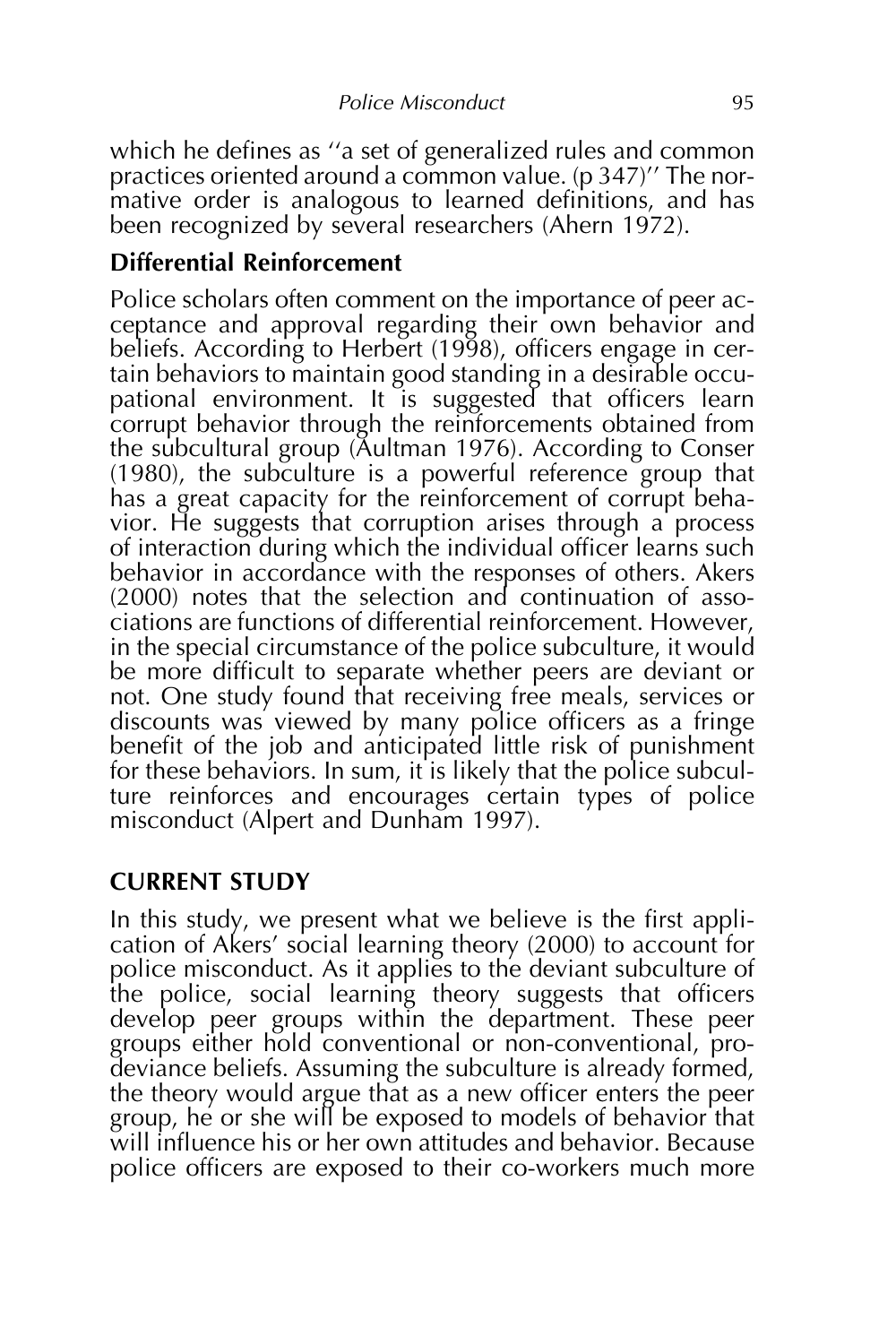often than others, it is likely that the officer will learn to accept and internalize the definitions shared by other officers.

We employ data from a random sample of police officers from Philadelphia who were queried on a number of issues related to police misconduct. Three hypotheses are examined. First, officers who associate with deviant peers are more likely to have citizen complaints. Second, officers who consider misconduct to be less serious will have a higher likelihood of citizen complaints. Third, officers who anticipate less punishment for misconduct are more likely to have citizen complaints.

#### DATA AND METHODS

The data are drawn from a survey administered to a sample of police officers from the Philadelphia Police Department (PPD). The population of study includes all Philadelphia police officers assigned to patrol, including the ranks of Police Officers, Sergeants, and Lieutenants, as of January 2000. This amounts to 3,810 officers from the 23 Philadelphia patrol districts. A simple random sample of 504 officers was drawn from this population, the majority (91%) of which were patrol officers. Out of the possible 504 officers, only five officers refused to participate, leaving a sample of 499 available for analysis. Males comprised 68% of the sample; 53.5% of the sample was non-white (45.7% were black). Respondents ranged in age from 20–61, with a mean of 35 years. On average, respondents had 7.5 years of police experience. Finally, 46% of the sample were married. There were no substantive differences in the demographic characteristics for the sample used in this study and the larger popu-

lation of officers.<br>Researchers attended roll-calls in all 23 Philadelphia police districts. A master list of the officers selected to participate from a target district was faxed to the districts ahead of time. The department provided a copy of the rotation schedule so that research staff could determine which officers would be at a given roll-call. When research staff arrived at the target district, they brought a list of the officers who were selected to participate in the survey and would be at roll-call. A copy of the list was shown or provided to the individual(s) in charge of roll-call, the Captain, or to a ranking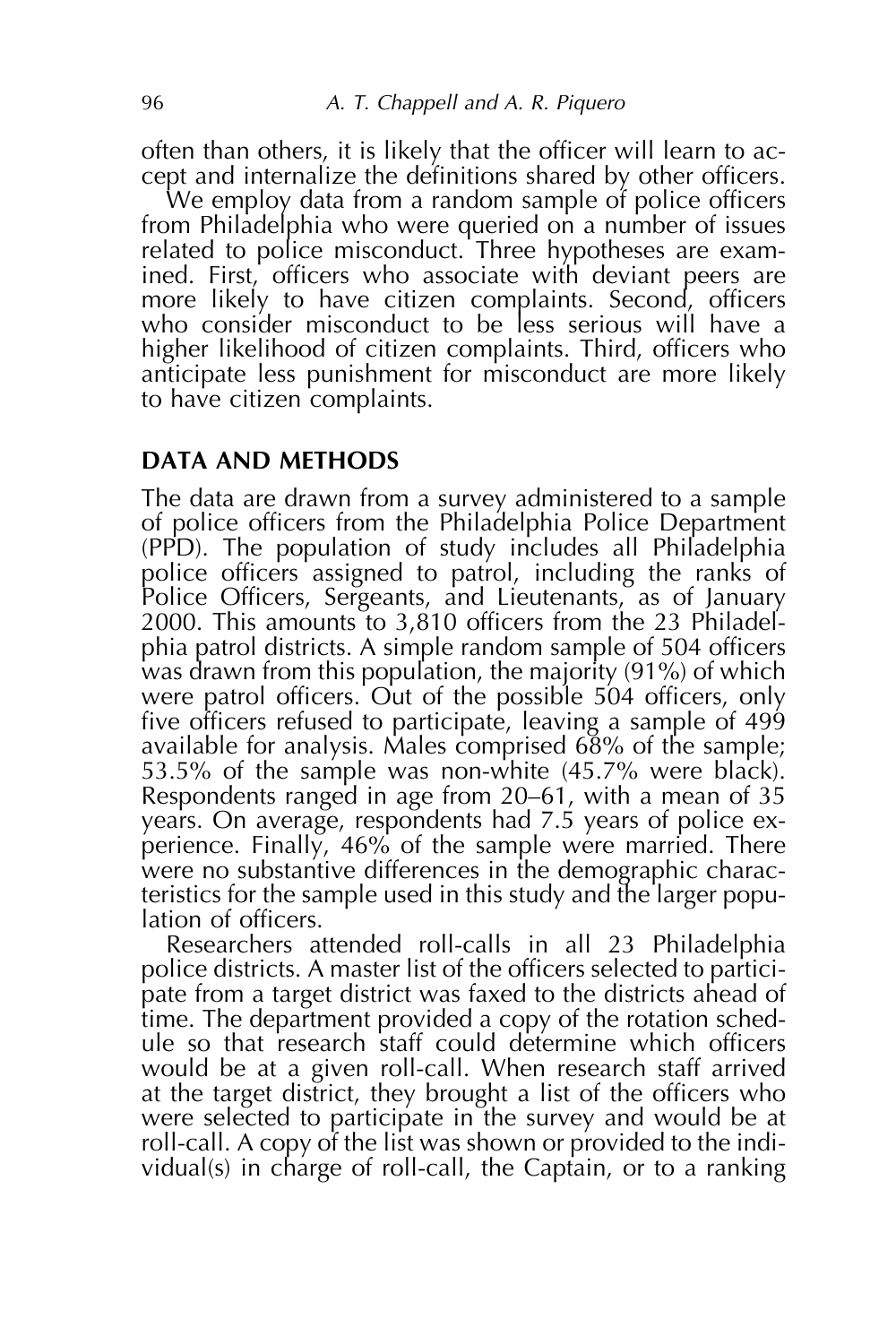officer who would facilitate the survey administration. The survey was administered to officers immediately following their roll-call, prior to going out on the street. On average, it took about 15 minutes for an officer to complete the survey (Hickman et al. 2001).

#### Dependent Variable

Police misconduct was measured by the presence of citizen complaints. Officers were asked if they had ever been the subject of a formal citizen complaint. About half of the sample had received at least one complaint. In this study, we compared officers who had no complaints to officers who had one or more complaints. Because of the categorical nature of the dependent variable, logistic regression was employed.

#### Independent Variables

Several independent variables were obtained via officers' responses to several hypothetical vignettes (i.e., scenarios). The vignettes, or third person scenarios, were designed to present respondents with realistic examples of a variety of deviant and conforming behavior. This methodology has previously been applied to the study of police behavior and deviance (Goodman 1998; Hickman et al. 2001; Klockars et al. 1997; Pollock 1998), and is a common technique in the social sciences (Nagin and Paternoster 1993; Piquero and Tibbetts 1996; Weber 1992). In the Klockars et al. (1997) scenario study of police integrity, officers were asked to respond to several hypothetical scenarios, such as theft, bribery, and accepting gifts. Officers were asked to rate the seriousness of each act from their own perspective as well as from the perspective of their peer officers on 5-point Likert scales. They also were asked to rate the amount of discipline they thought would follow the act.

In this study, we employed five of the hypothetical scenarios used by Klockars et al., and the questions following the scenarios were used to measure social learning concepts. The first two scenarios involved (1) accepting meals and objects of small value and (2) accepting gifts from merchants on holidays. The second two scenarios involved theft from a crime scene: (1) stealing a watch after a jewelry store burglary and (2) stealing money out of a lost wallet. The fifth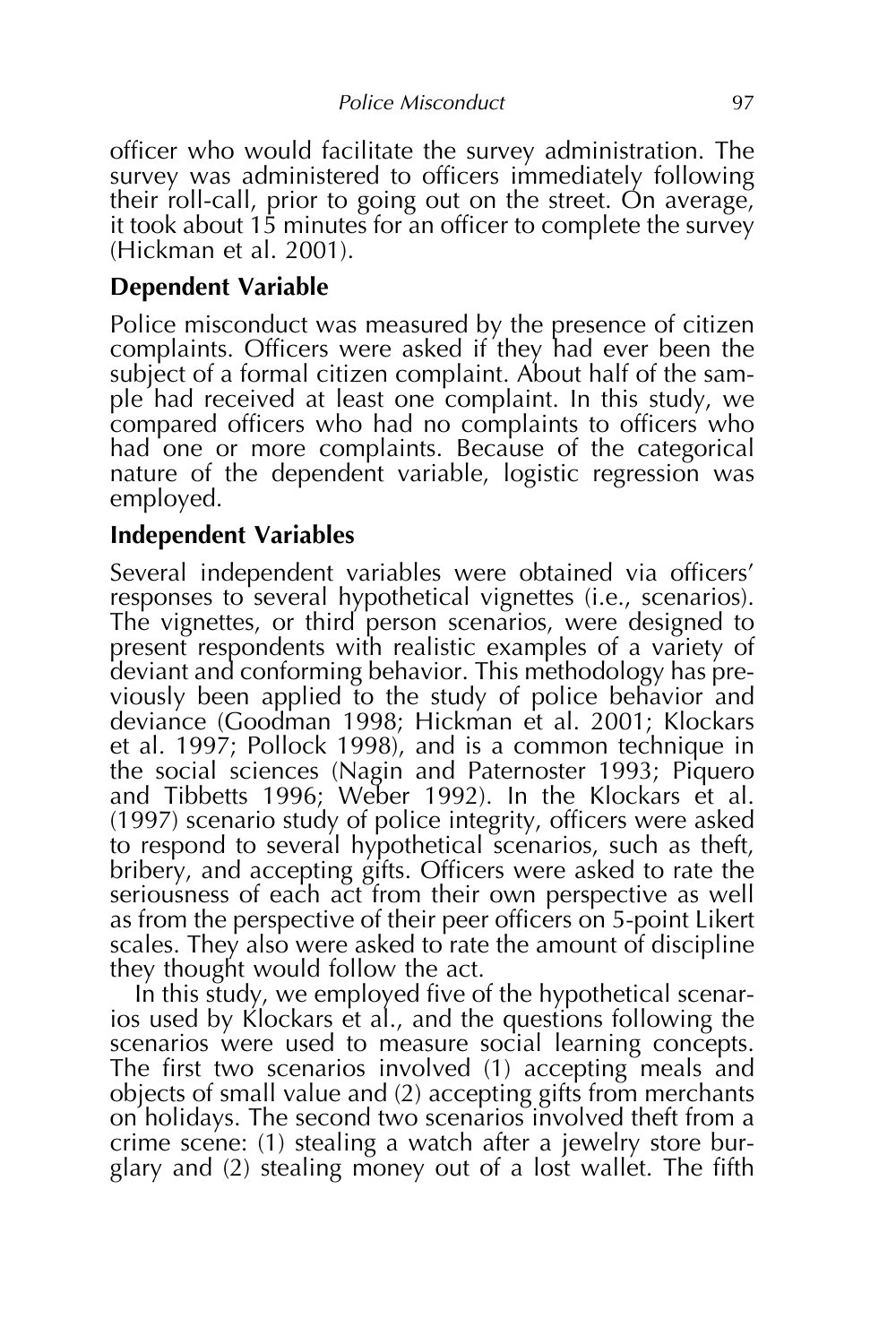scenario involved using excessive force. As will be seen in the next section, scales of the social learning indicators were created by summing responses for items that loaded .50 or above on the factor in a factor analysis.

## Peer Associations

Akers (2000) argues that the perception of peer behavior may be just as important as the actual behavior itself. Even if deviant peer behavior is misperceived as more or less than it actually is, the peer influence will still operate through that perception (Akers 1998). Three variables measured the perception of peer behavior, and for each item, respondents were asked, ''How serious do most police officers in the PPD consider this behavior to be?''. The first measure indicated whether officers perceived their peers to consider behaviors, such as accepting gifts and meals, to be serious  $(\alpha = .75, M = 7.53)$ . Response options ranged from 1 (very serious) to 5 (not at all serious) for each behavior. The second measure indicated peer attitudes about two types of theft  $(\alpha = .71, M = 2.86)$ . Response options ranged from 1 to 5. The third measured peer attitudes about excessive force  $(M = 2.57)$ . Response options ranged from 1 to 5. Since higher values correspond with the perception of decreased seriousness, we expected that peer associations will be positively related to misconduct, and thus, citizen complaints.

# Definitions

Definitions refer to one's attitudes and beliefs that define the commission of an act as right or wrong (Akers 2000). According to the theory, the stronger one's feelings are against certain acts, the less likely one is to engage in them. Officers were asked to respond to several acts committed in each of the three scenarios (accepting gifts and meals, theft from a crime scene, and using excessive force). Specifically, officers were asked: ''How serious do you consider this behavior to be?'' Response options ranged from 1 (very serious) to 5 (not at all serious) for accepting gifts and meals ( $\alpha = .72$ ,  $M = 6.84$ ), for two types of theft ( $\alpha = .72$ ,  $M = 2.32$ ), and for excessive force  $(M=2.10)$ . Since higher values correspond to a more accepting attitude toward criminal behavior (i.e., decreasing levels of seriousness), these variables are expected to be positively related to citizen complaints.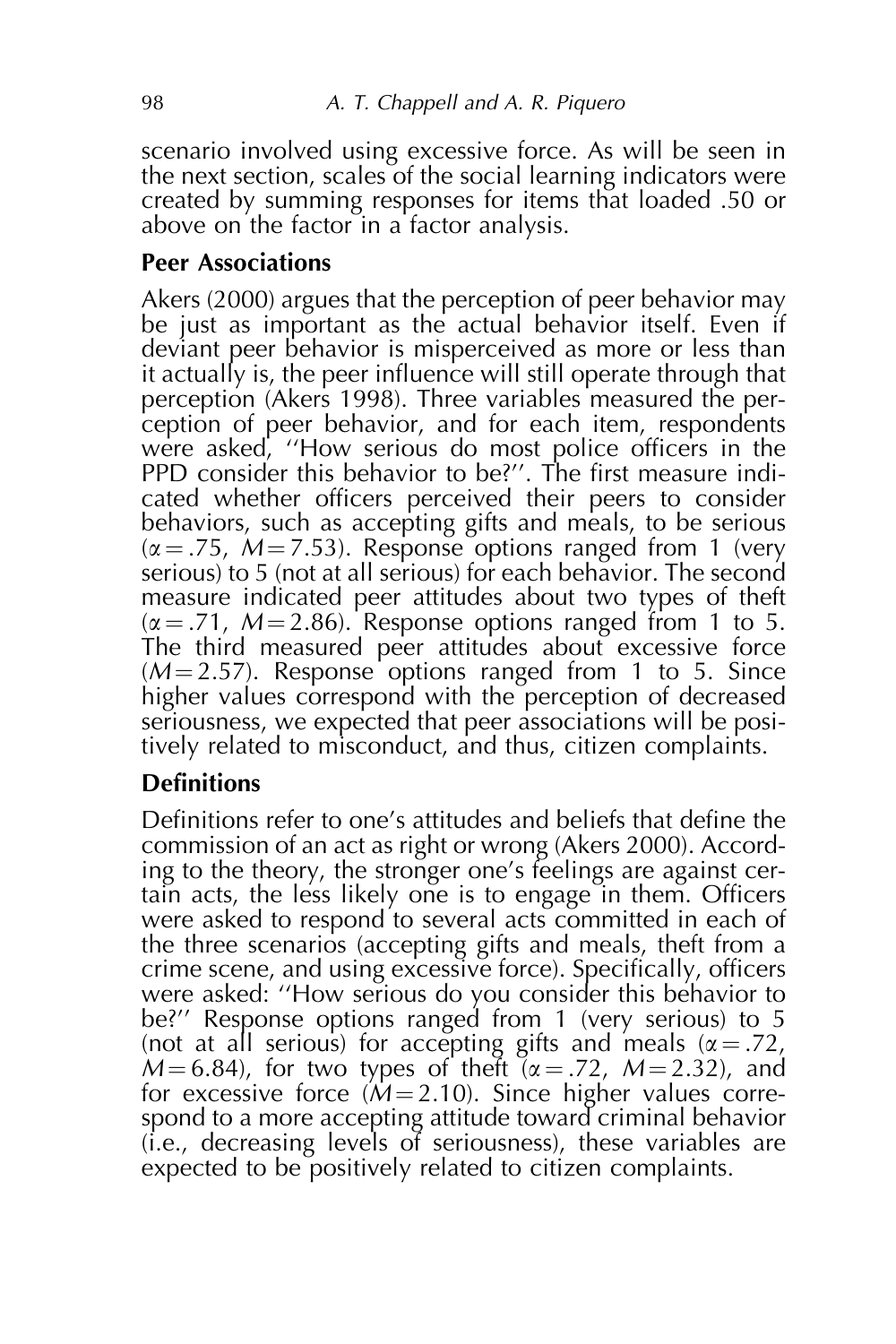### Reinforcement

Reinforcement refers to anticipated rewards or punishments associated with certain behaviors that serve to determine whether someone will repeat the behavior. In effort to measure this concept, the following question was used: ''If another officer engaged in this behavior and was discovered doing so, what if any discipline do you think would follow?'' Choices ranged from none (0), to verbal and written reprimands, suspension without pay, demotion in rank, and dismissal (6), and were reverse coded so that higher values correspond to lower expected punishment. The question was asked in accordance with the three domains of misconduct noted earlier. Response options ranged from 1 to 6 for each item (two for accepting gifts and meals ( $\alpha = .89$ ,  $M = 8.14$ ), two for theft ( $\alpha = .83$ ,  $\dot{M} = 3.10$ ), and one for excessive force  $(M = 3.39)$ .

### ANALYTIC PLAN

Our analysis follows three steps. First we predict citizen complaints with a series of controls in order to capture baseline estimates. Then, we examine the effects of peer, definition, and reinforcement variables, as well as all of the aforementioned variables combined in an effort to predict citizen complaints.

#### RESULTS

In general, officers consider stealing and using excessive force to be serious violations, while they consider accepting free gifts and meals from the public as not so serious violations. They perceive their peers' attitudes to be similar to their own. When asked what kind of discipline they thought would follow, they perceived verbal or written reprimands for accepting gifts and meals, but they perceived much more serious punishment for theft and excessive force. Most officers believed if they were caught stealing, they would be dismissed, whereas if they were caught using excessive force, they would be ''suspended without pay.'' It is interesting to note that they perceive theft to be most serious, as evidenced by their anticipation of the harshest punishment for it.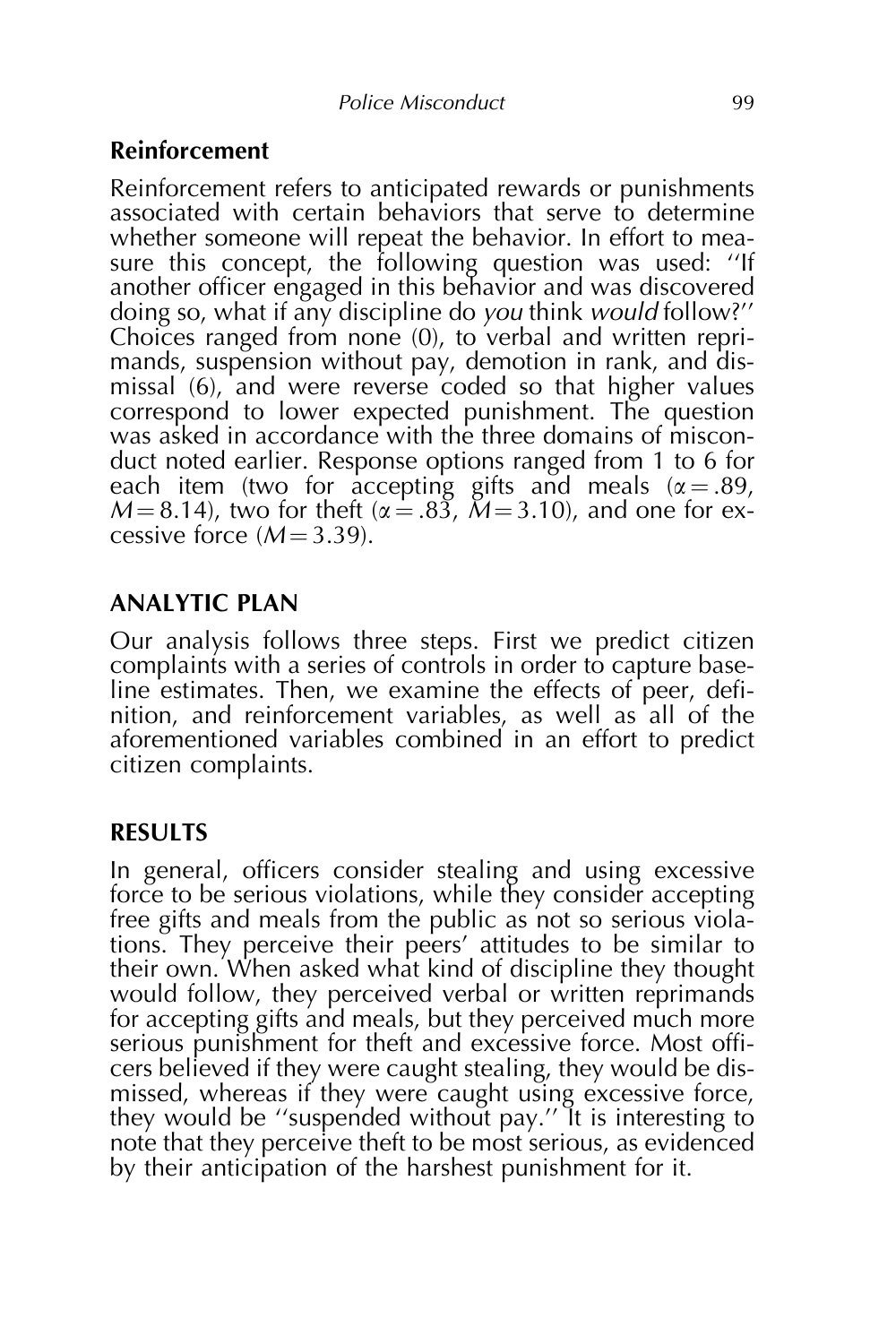In Table 1, we present a baseline analysis of the influence of control variables on citizen complaints. The model shows that both length of tenure and gender have a significant influence on citizen complaints. Males, and those officers with more tenure, are more likely to have citizen complaints.

In Table 2, we add the peer association variables to the baseline model and examine their relation to citizen complaints. Measures representing male and tenure remain significant in this model. Additionally, two of the peer variables are significant. Consistent with Akers (2000) respondents who think their peers consider using excessive force to be less serious are more likely to have citizen complaints. However, and inconsistent with Akers, respondents who think their peers consider theft to be less serious are less likely to have citizen complaints.<br>The regression presented in Table 3 adds the social learn-

ing effect of definitions in order to predict citizen complaints. Again, measures of tenure and being male continue to be significant and positively associated with citizen complaints. Definitions about gifts and theft are not significantly associated with citizen complaints, but definitions about using excessive force are significant predictors of citizen complaints. The results show that, to the extent that officers do not consider using excessive force to be serious, they are more likely to have citizen complaints, a finding consistent with social learning theory.

| В        | St. Error | Odds Ratio |
|----------|-----------|------------|
|          |           |            |
| .093     | .018      | $1.098*$   |
| .038     | .213      | 1.039      |
| .064     | .217      | 1.066      |
| .605     | .231      | $1.832*$   |
| $-1.198$ | .272      | $.302*$    |
| .153     |           |            |
|          |           |            |

TABLE 1 Logistic Regression Model Predicting Citizen Complaints: Control Variables

 $p < .05$ ; *p*-values computed for one-tailed significance tests.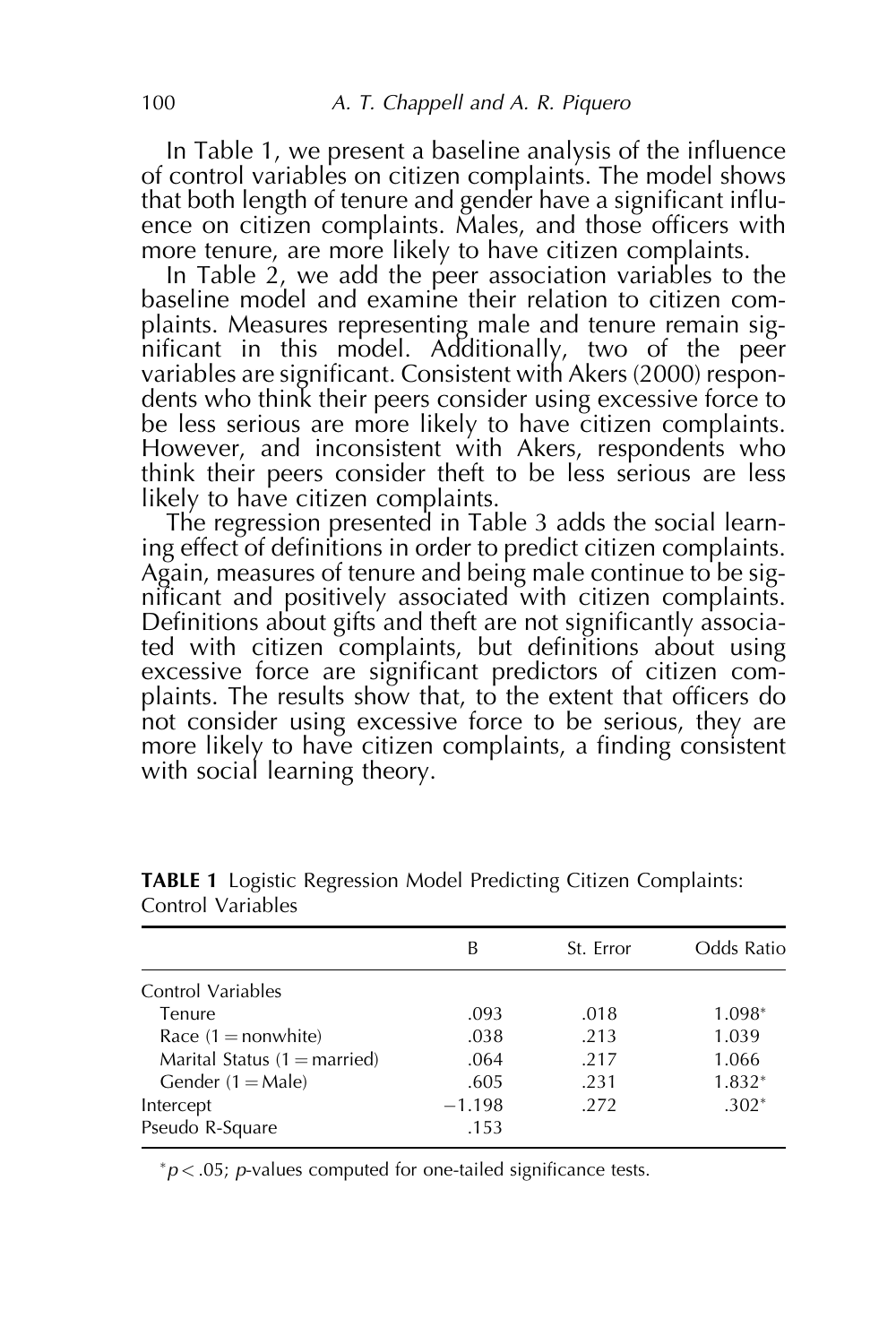|                                | B        | St. Error | Odds Ratio |
|--------------------------------|----------|-----------|------------|
| Control Variables              |          |           |            |
| Tenure                         | .093     | .018      | $1.097*$   |
| Race $(1 =$ nonwhite)          | .075     | .215      | 1.078      |
| Marital Status $(1 =$ married) | .097     | .219      | 1.102      |
| Gender $(1 = Male)$            | .586     | .232      | $1.797*$   |
| Peer Associations              |          |           |            |
| Gifts                          | $-.001$  | .049      | .999       |
| Theft                          | $-.112$  | .081      | $.894*$    |
| Force                          | .136     | .095      | $1.145*$   |
| Intercept                      | $-1.246$ | .461      | $.288*$    |
| Pseudo R-Square                | .161     |           |            |

TABLE 2 Logistic Regression Model Predicting Citizen Complaints with Social Learning Variables: Peer Variables

 $p < .05$ ; *p*-values computed for one-tailed significance tests.

The next analysis (Table 4) shows the effects of reinforcement variables on citizen complaints. As in the previous model estimations, measures of gender and tenure remain significant and positive. The only significant reinforcement variable concerns the use of excessive force. To the extent

|                                | B       | St. Error | Odds Ratio |
|--------------------------------|---------|-----------|------------|
| Control Variables              |         |           |            |
| Tenure                         | .091    | .018      | $1.096*$   |
| Race $(1 =$ nonwhite)          | .124    | .219      | 1.132      |
| Marital Status $(1 =$ married) | .106    | .219      | 1.112      |
| Gender $(1 = Male)$            | .569    | .233      | $1.767*$   |
| Definitions                    |         |           |            |
| Gifts                          | $-.027$ | .046      | .973       |
| Theft                          | $-.036$ | .119      | .965       |
| Force                          | .194    | .101      | $1.215*$   |
| Intercept                      | $-1.36$ | .462      | $.257*$    |
| Pseudo R-Square                | .164    |           |            |
|                                |         |           |            |

TABLE 3 Logistic Regression Model Predicting Citizen Complaints with Social Learning Variables: Definitions Variables

 $p < .05$ ; *p*-values computed for one-tailed significance tests.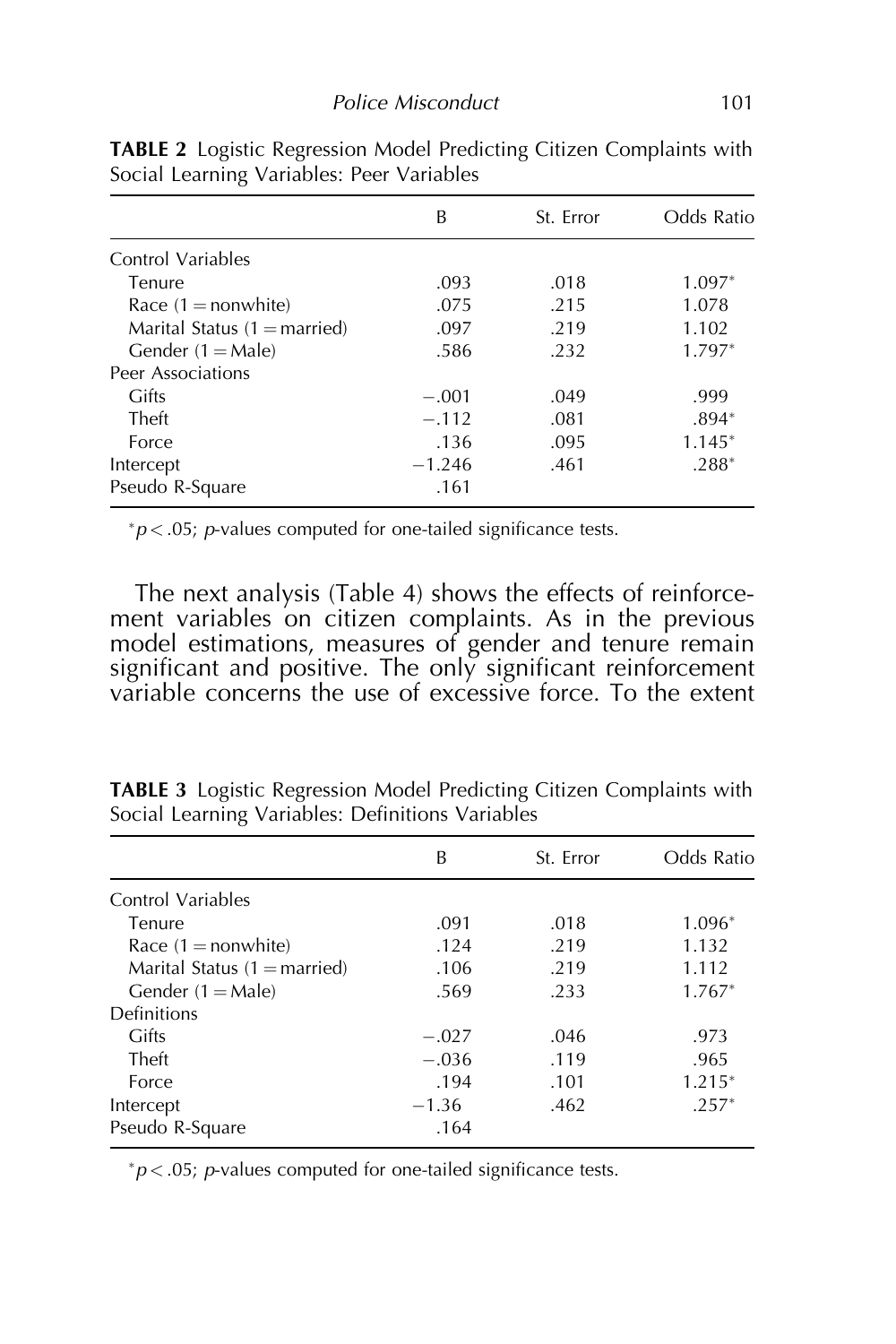|                                | B        | St. Error | Odds Ratio |
|--------------------------------|----------|-----------|------------|
| Control Variables              |          |           |            |
| Tenure                         | .097     | .019      | $1.102*$   |
| Race $(1 =$ nonwhite)          | .037     | .216      | 1.038      |
| Marital Status $(1 =$ married) | .049     | .219      | 1.050      |
| Gender $(1 = Male)$            | .661     | .235      | $1.936*$   |
| Reinforcement                  |          |           |            |
| Gifts                          | $-.042$  | .054      | .959       |
| Theft                          | .070     | .063      | 1.072      |
| Force                          | .151     | .103      | $1.163*$   |
| Intercept                      | $-1.651$ | .517      | $.192*$    |
| Pseudo R-Square                | .167     |           |            |

TABLE 4 Logistic Regression Model Predicting Citizen Complaints with Social Learning Variables: Reinforcement Variables

 $p < .05$ ; *p*-values computed for one-tailed significance tests.

that respondents anticipate less punishment for using excessive force, they are more likely to have citizen complaints.

Finally, Table 5 presents the results for the complete model. Consistent with the previous models, measures of tenure and gender were significantly and positively related to citizen complaints. One's perception of peer attitudes about theft was significantly related to complaints, but in the opposite direction. Also, the less serious an officer considered the use of excessive force, the more likely he or she was to have citizen complaints. Finally, if officers anticipated lesser punishment for theft, they were more likely to have citizen complaints (consistent with a learning approach).

#### DISCUSSION AND CONCLUSION

The purpose of this study was to apply Akers' social learning framework to police misconduct. Using data from a random sample of Philadelphia police officers, we examined the influence of social learning variables on citizen complaints for police misconduct. Three key findings emerged from our effort. First, accepting gifts from the public or from businesses is considered, by this sample of officers, to be normative and not indicative of other more serious forms of misconduct.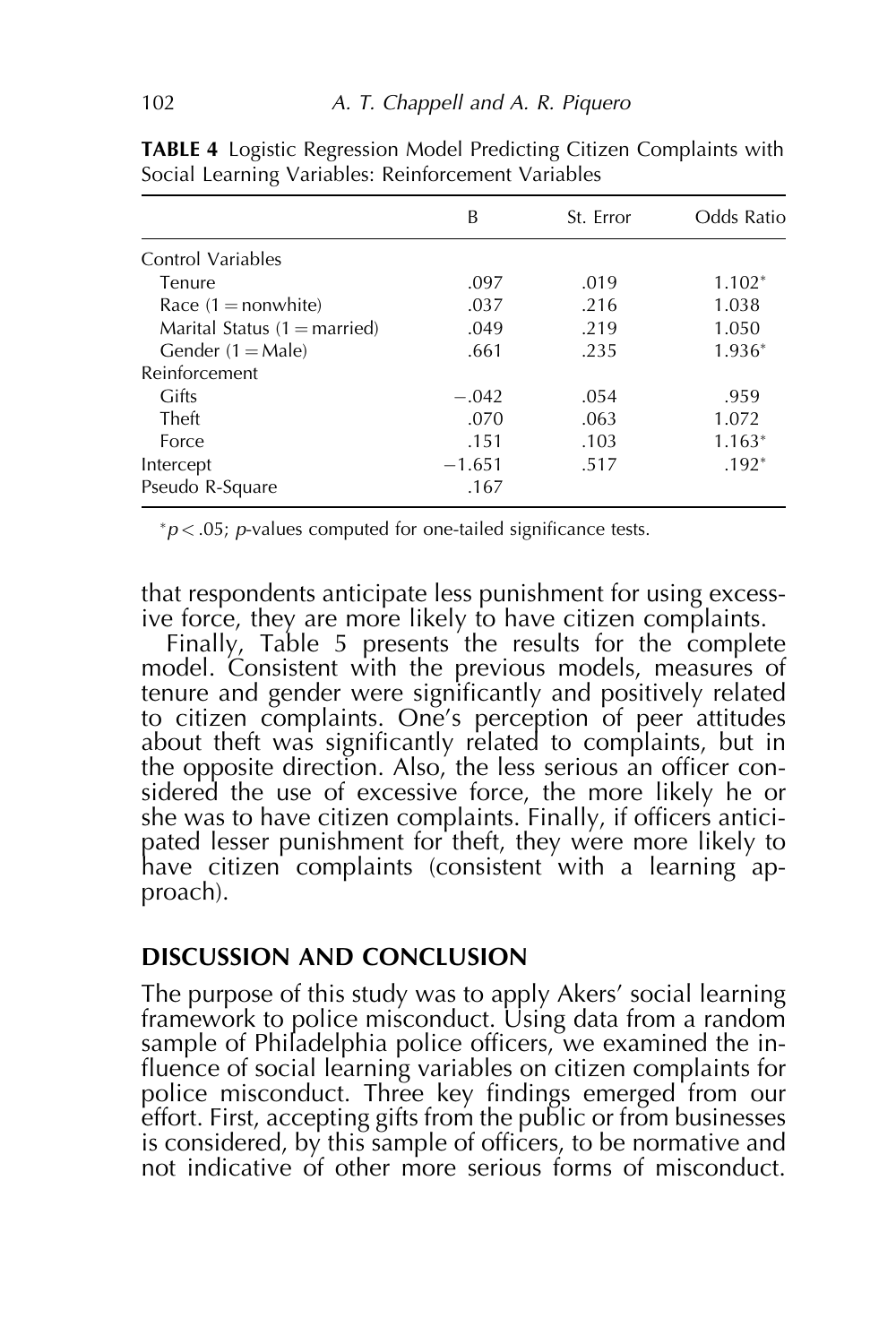|                                | B        | St. Error | Odds Ratio |
|--------------------------------|----------|-----------|------------|
| Control Variables              |          |           |            |
| Tenure                         | .097     | .019      | $1.102*$   |
| Race $(1 = \text{nonwhite})$   | .121     | .222      | 1.129      |
| Marital Status $(1 =$ married) | .111     | .223      | 1.118      |
| Gender $(1 = Male)$            | .588     | .239      | 1.800*     |
| Peer Associations              |          |           |            |
| Gifts                          | .073     | .074      | 1.075      |
| Theft                          | $-.187$  | .102      | $.830*$    |
| Force                          | .012     | .121      | 1.012      |
| Definitions                    |          |           |            |
| Gifts                          | $-.070$  | .070      | .933       |
| Theft                          | .067     | .148      | 1.069      |
| Force                          | .178     | .128      | 1.195*     |
| Reinforcement                  |          |           |            |
| Gifts                          | $-.043$  | .056      | .958       |
| Theft                          | .105     | .069      | $1.111*$   |
| Force                          | .111     | .109      | 1.118      |
| Intercept                      | $-1.733$ | .626      | $.177*$    |
| Pseudo R-Square                | .185     |           |            |

TABLE 5 Logistic Regression Model Predicting Citizen Complaints with Social Learning Variables: Full Model

 $p < .05$ ; *p*-values computed for one-tailed significance tests.

Second, officer attitudes about the use of excessive force were related to citizen complaints more so than attitudes about theft or accepting gifts. Third, officers anticipated more punishment for theft than for using force, but variables related to force were the most consistent predictors of citizen complaints. In sum, the results of this study indicate that Akers' theoretical framework may provide a useful theoretical lens through which to view the problem of police misconduct.

This study has several practical implications. First, police departments and training units need to focus on the development and sustainment of attitudes consistent with being fair and just. Departments need to recognize that attitudes are shaped by the salient subculture, and that training needs to ''override'' these definitions in order to prevent misconduct. Second, our analysis uncovered important linkages between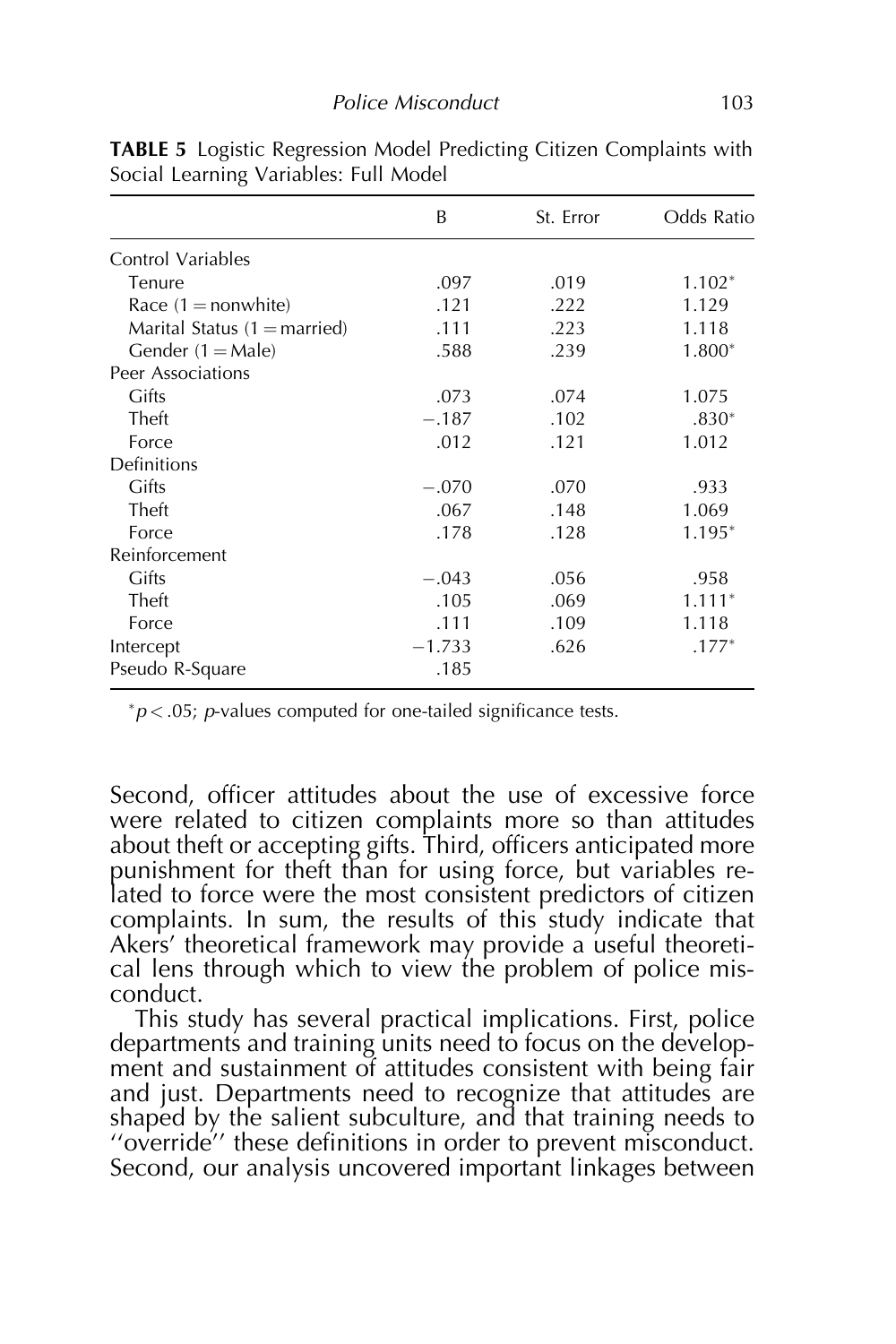officer attitudes and officer behavior, a finding not too often found in the policing literature (see Worden, 1989). Thus, departments should track officer attitudes about various behaviors as they may translate into actual ''on-the-street'' behaviors. Finally, Arrigo and Claussen (2003) recently suggested a theoretical approach by which to test for potential police misconduct at the pre-employment screening phase. In particular, they suggest that psychological tests such as the Inwald Personality Inventory (IPI) and the Revised-Neo Personality Inventory (NEO-PI-R) should be used to assess antisocial behavioral tendencies and conscientiousness personality traits, both of which have been valid predictors of successful job performance. Taken together, these tests may help police officials screen out high-risk applicants and identify officers in need of further scrutiny.

As with most research, several limitations of the current study should be recognized. Most notably, our measures were indirect and only tapped into a few pieces of Akers' theoretical framework. Additionally, as the concept of peer involvement takes a unique form in the policing context, our measures focused on the perceived deviance of peers instead of the frequency and intensity of interaction with deviant peers. Third, only one measure of behavior, citizen complaints, was examined in this study, and we did not partial the complaints indicator into ''type'' of complaint. Thus, whether these attitudes relate to other behaviors remains unknown. Fourth, our data came from one large police department. The extent to which the results hold in smaller jurisdictions is an empirical question. Finally, our data were cross-sectional in nature. To be sure, a more complete test of Akers' theory would employ longitudinal data in order to sort out the bi-directional relationships between attitudes and behavior.

With these limitations in hand, we hope that interested researchers will continue to examine officers' attitudes about different types and levels of misconduct to fully gauge where attitudes begin to affect complaints on the continuum of police misconduct. Much theoretical and policy knowledge is to be gained from such a concerted approach. Our analysis is but one step in this direction.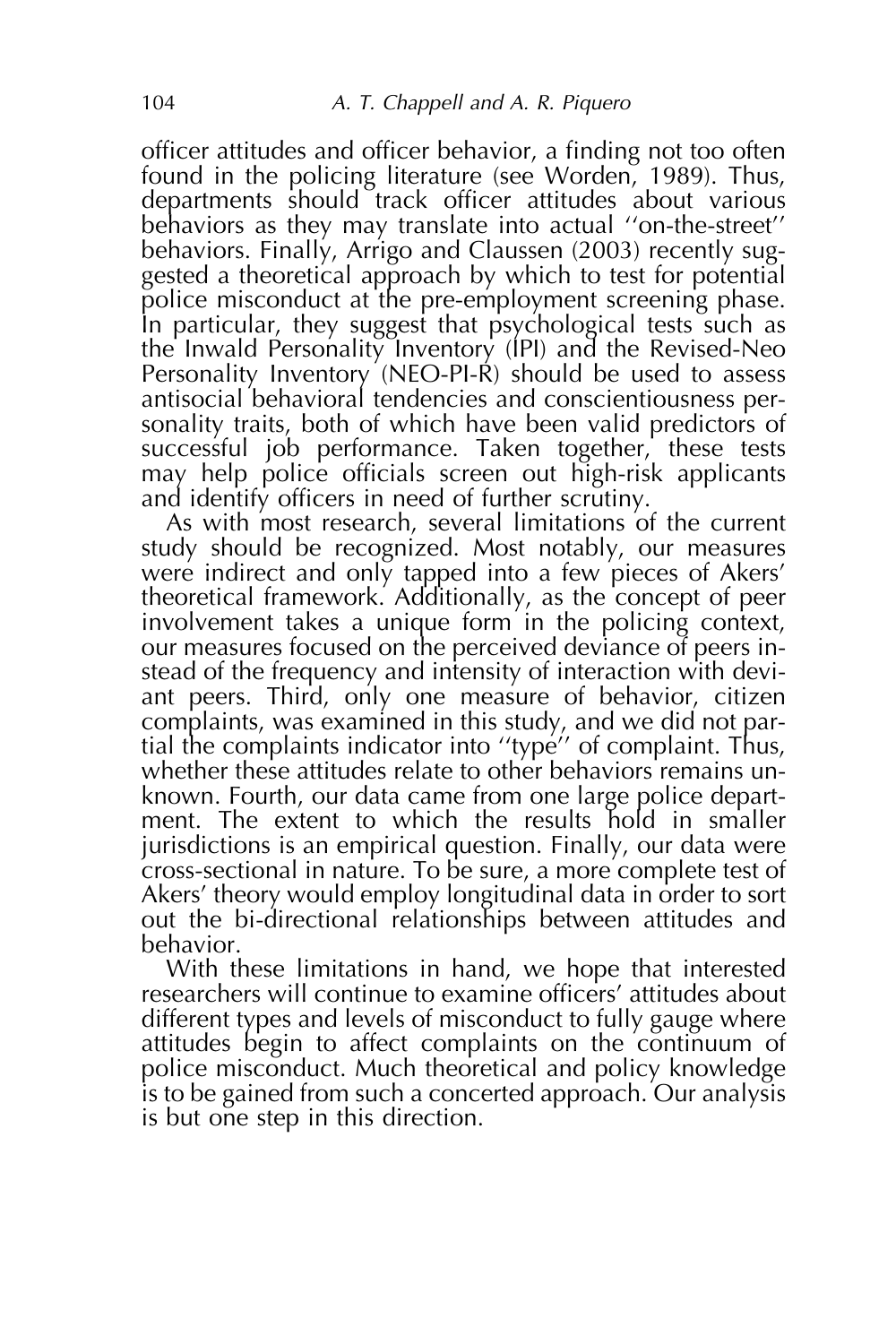#### **REFERENCES**

Adams, Kenneth. 1996. ''Measuring the Prevalence of Police Abuse of Force.'' Pp. 52–93 in Police Violence: Understanding and Controlling Police Abuse of Force, edited by W. A. Geller and H. Toch. New Haven, CT: Yale University Press.

Adorno, T. W. 1950. The Authoritarian Personality. New York: Harper. Ahern, J. F. 1972. Police in Trouble. New York: Hawthorn.

- Akers, Ronald L. 1998. Social Structure and Social Learning. Los Angeles: Roxbury.
- 2000. Criminological Theories: Introduction, Evaluation and Application. Los Angeles: Roxbury.
- Alpert, Geoffrey P. and Roger G. Dunham. 1997. Policing Urban America. Illinois: Waveland Press.
- Arrigo, Bruce A. and N. Claussen. 2003. ''Police Corruption and Psychological Testing: A Strategy for Pre-Employment Screening." International Journal of Offender Therapy and Comparative Criminology 47:272–90.
- Aultman, M. G. 1976. ''A Social Psychological Approach to the Study of Police Corruption.'' Journal of Criminal Justice 4:323–32.
- Barker, Thomas. 1977. ''Peer Group Support for Police Occupational Deviance.'' Criminology 15:353–66.
- Barker, Thomas and Julian Roebuck. 1973. An Empirical Typology of Police Corruption: A Study in Organizational Deviance. Springfield, IL: Charles C. Thomas.
- Bayley, D. H. and Mendelsohn, G. 1969. Minorities and the Police: Confrontation in America. New York: The Free Press.
- Brandl, Steven G., Megan S. Stroshine, and James Frank. 2001. ''Who are the Complaint Prone Officers? An Examination of the Relationship between Police Officers' Attributes, Arrest Activity, Assignment, and Citizens' Complaints about Excessive Force.'' Journal of Criminal Justice 29:521–9.
- Conser, James A. 1980. ''A Literary Review of the Police Subculture: Its Characteristics, Impact and Policy Implications.'' Police Studies 2: 46–54.
- Goodman, Debbie. 1998. Enforcing Ethics: A Scenario-Based Workbook for Police and Corrections Recruits and Officers. New Jersey: Prentice Hall.
- Herbert, Steve. 1998. "Police Subculture Reconsidered." Criminology 36:343–69.
- Hickman, Matthew, Brian A. Lawton, Alex R. Piquero, and Jack R. Greene. 2001. ''Does Race Influence Police Disciplinary Processes?'' Justice Research and Policy 3:97–113.
- Hickman, Matthew, Alex R. Piquero, Brian Lawton, and Jack R. Greene. 2001. ''Applying Tittle's Control Balance Theory to Police Deviance.'' Policing 24:497–519.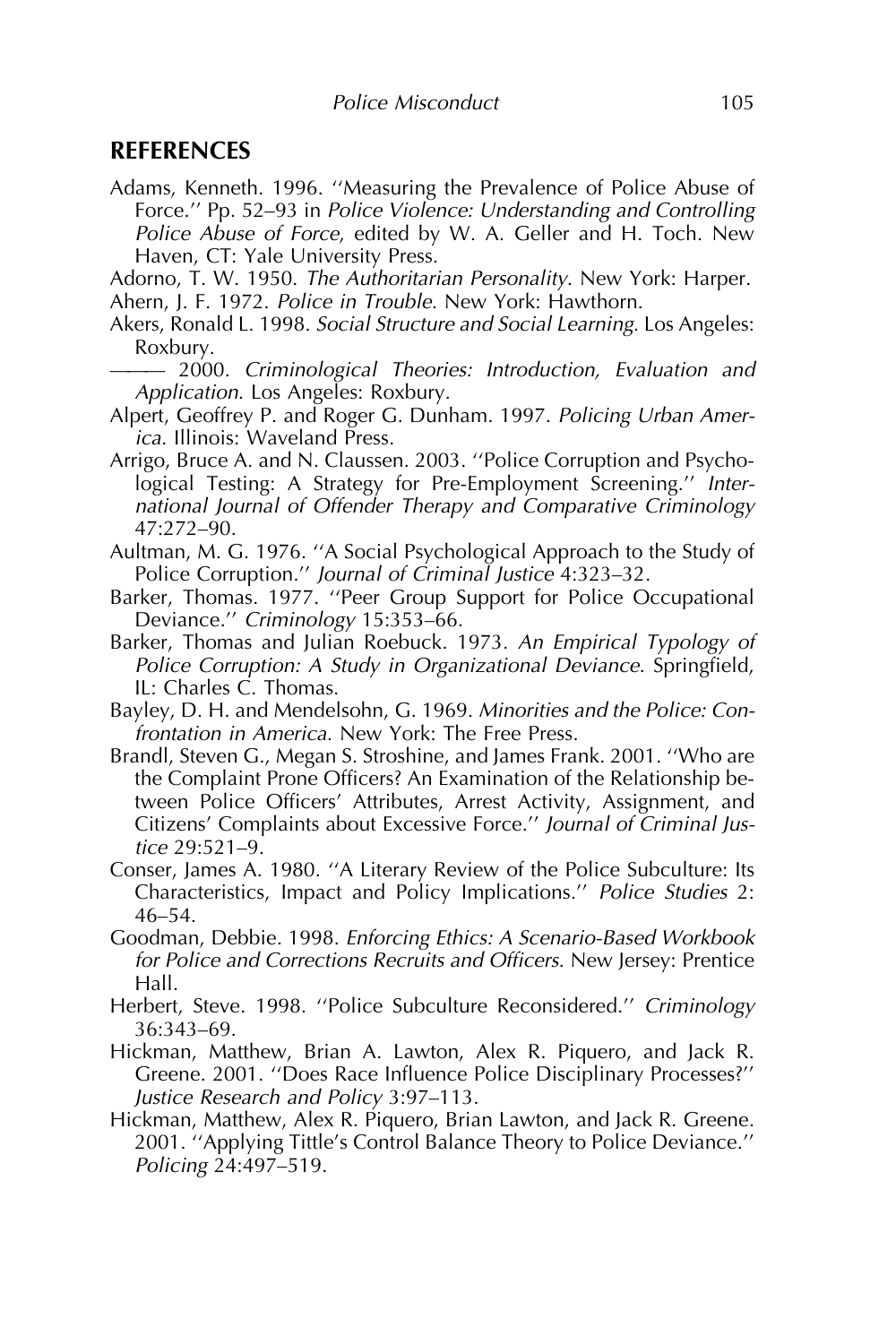- Human Rights Watch. 1998. ''Shielded From Justice: Police Brutality and Accountability in the United States." Internet site visited  $1/26/00$ . Available: www.hrw.org
- Kane, Robert J. 2002. ''The Social Ecology of Police Misconduct.'' Criminology 40:867–6.
- Kappeler, Victor E., Richard D. Sluder, and Geoffrey Alpert. 1998. Forces of Deviance: Understanding the Dark Side of Policing, 2nd ed. Prospect Heights, IL: Waveland Press.
	- 2001. "Breeding Deviant Conformity: The Ideology and Culture of Police.'' Pp. 290–316 in Critical Issues in Policing: Contemporary Readings, 4th ed., edited by Roger Dunham and Geoffrey Alpert. Prospect Heights, IL: Waveland Press.
- Klinger, David A. 1997. ''Negotiating Order in Patrol Work: An Ecological Theory of Police Response to Deviance.'' Criminology 35: 277–306.
- Klockars, Carl, Sanja Ivkovich, William Harver, and Maria Haberfeld. 1997. The Measurement of Police Integrity. Final Report to the National Institute of Justice.
- Langworthy, Robert. 1986. The Structure of Police Organizations. New York: Praeger.
- Lawton, Brian, Matthew Hickman, Alex Piquero, and Jack Greene. 2001. ''Using Geographic Information Systems (GIS) to Analyze Complaints Against Police.'' Justice Research Policy 3:95–108.
- Lersch, Kimberly M. 1998a. ''Predicting Citizen Race in Allegations of Misconduct Against the Police.'' Journal of Criminal Justice 26:87–97.
	- 1998b. "Police Misconduct and Malpractice: A Critical Analysis of Citizen's Complaints.'' Policing 21:80–94.
	- 2002. "Are Citizen Complaints Just Another Measure of Officer Productivity? An Analysis of Citizen Complaints and Officer Activity Measures.'' Police Practice and Research 3:135–47.
- Lersch, Kimberly M. and Tom Mieczkowski. 2000. ''An Examination of the Convergence and Divergence of Internal and External Allegations of Misconduct Filed Against Police Officers.'' Policing 23:54–68.
- Lundman, Richard J. 1980. Police and Policing: An Introduction. New York: Holt, Rinehart and Winston.
- McCafferty, F., S. Souryal, and M. McCafferty. 1998. ''The Corruption Process of a Law Enforcement Officer: A Paradigm of Occupational Stress and Deviancy.'' Journal of the American Academy of Psychiatry and Law 26:433–58.
- Nagin, Daniel and Raymond Paternoster. 1993. ''Enduring Individual Differences and Rational Choice Theories of Crime.'' Law and Society Review 27:467–96.
- Niederhoffer, Arthur. 1967. Behind the Shield: The Police in Urban Society. Garden City, NY: Doubleday.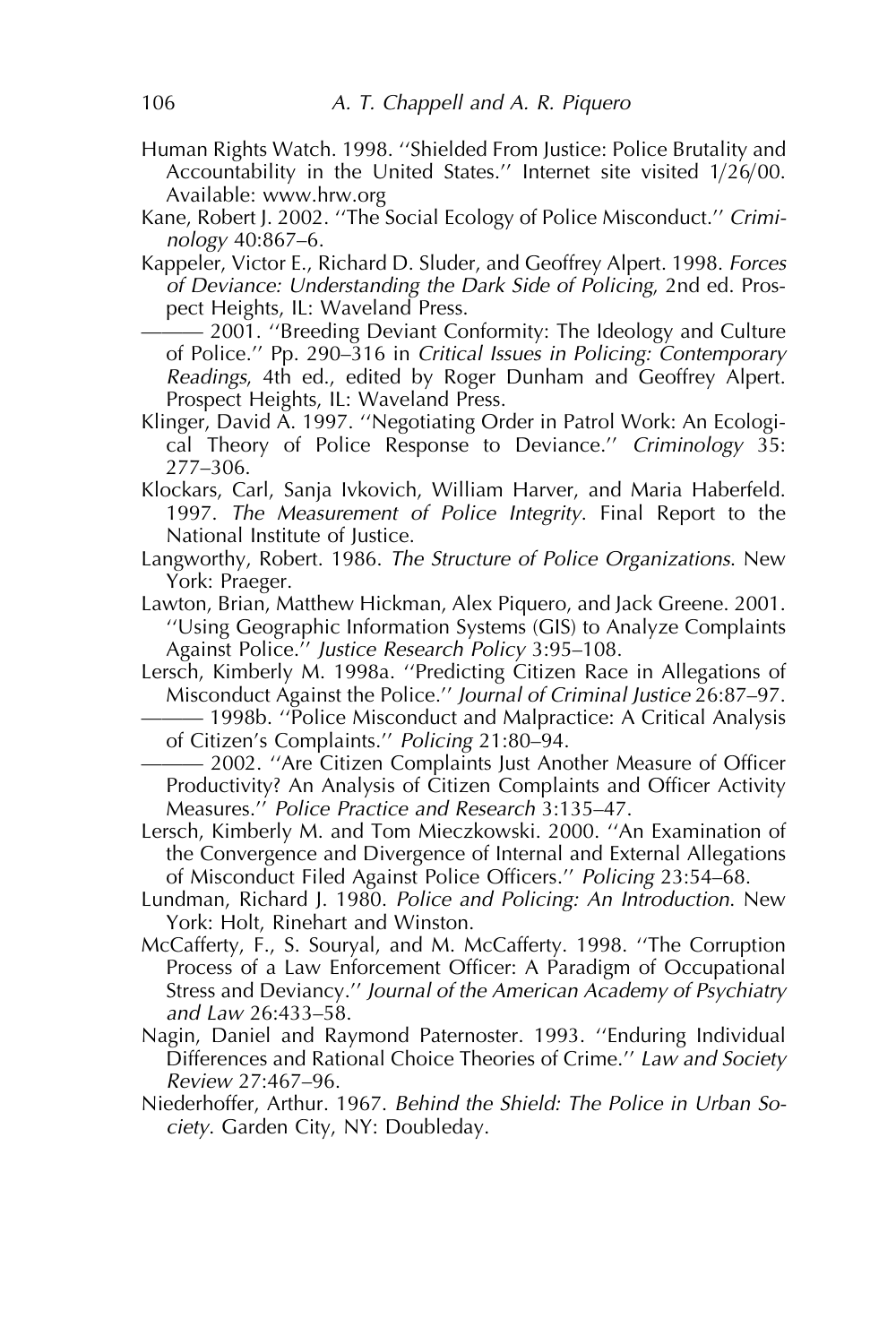- Piquero, Alex and Stephen Tibbetts. 1996. ''Specifying the Direct and Indirect Effects of Low Self-Control and Situational Factors in Offenders' Decision-Making: Toward a More Complete Model of Rational Offending.'' Justice Quarterly 13:601–31.
- Pogarsky, Greg, and Alex R. Piquero. 2003. ''Studying the Reach of Deterrence: Can Deterrence Theory Help Explain Police Misconduct?'' Unpublished manuscript.
- Pollock, Jocelyn. 1998. Ethics in Crime and Justice, 3rd ed. New York: Wadsworth.
- Reiss, A. J. 1971. The Police and the Public. New Haven, CT: Yale University Press.
- Savitz, L. 1970. ''The Dimensions of Police Loyalty.'' American Behavioral Science, Sommer: 693–704.
- Sherman, Lawrence. (ed.) 1974. Police Corruption: A Sociological Perspective. Garden City, NY: Anchor.
- Sherman, Lawrence W. 1978. Scandal and Reform. Berkeley, CA: University Of California Press.
- Skolnick, Jerome H. 1966/1994. Justice Without Trial: Law Enforcement in Democratic Society. New York: John Wiley.
- Stoddard, E. R. 1995. The Informal Code of Police Deviancy: A Group Approach to Blue-Collar Crime. Pp. 181–202 in The Police and Society: Touchstone Readings, edited by V. E. Kappeler. Prospect Heights, IL: Waveland Press.
- Sutherland, Edwin. 1947. Principles of Criminology. 4th ed. Philadelphia: J. B. Lippincott.
- Terrill, William and John McCluskey. 2002. ''Citizen Complaints and Problem Officers: Examining Officer Behavior.'' Journal of Criminal Justice 30:143–55.
- Van Maanan, John. 1978. ''Kinsmen in Repose: Occupational Perspective of Patrolmen.'' Pp. 115–128 in Policing: A View From The Street, edited by Peter K. Manning and John Van Maanan. Santa Monica, CA: Goodyear Publishing.
- 1978. <sup>'</sup>'The Asshole.<sup>"</sup> In The Police and Society, edited by Victor Kappeler. Prospect Heights, IL: Waveland Press.
- Walker, S. and V. W. Bumphus. 1992. ''The Effectiveness of Civilian Review of the Police. Observations on Recent Trends and New Issues Regarding the Civilian Review of the Police.'' American Journal of Police 11:1–24.
- Weber, James. 1992. ''Scenarios In Business Ethics Research: Review, Critical Assessment, and Recommendations.'' Business Ethics Quarterly 2(2):137–60.
- Wilson, James Q. 1968. Varieties of Police Behavior. MA: Harvard University Press.